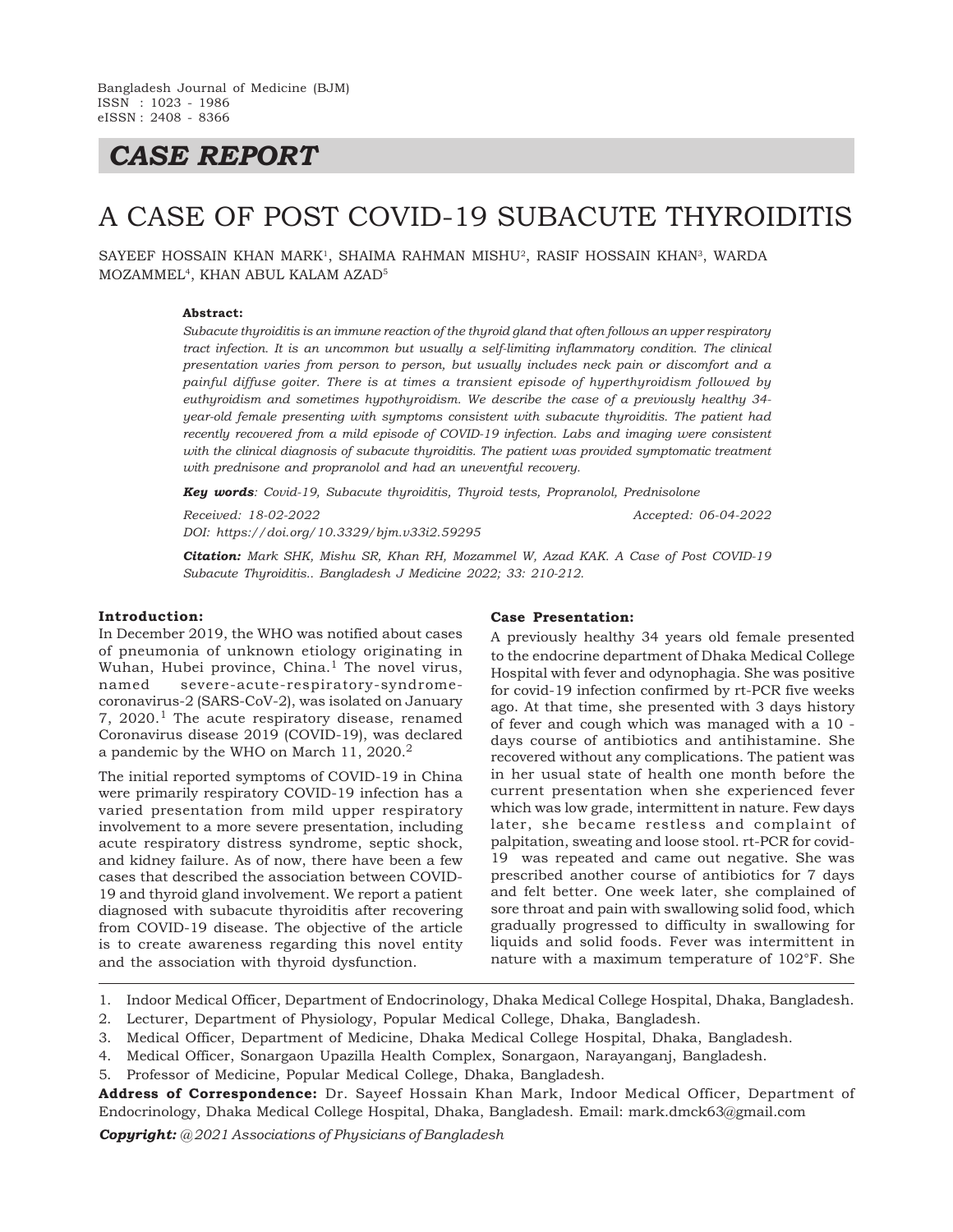only took paracetamol with minimal relief of symptoms. Later, she presented with palpitation and exertional shortness of breath, limiting her exercise and unintentional weight loss of 10 pounds. She denied any history of smoking, alcohol, and illicit drug abuse. The family history was negative for any malignancy or thyroid disorder.

On examination, the patient was febrile, temperature was 101°F with tachycardia at 130 beats/min, respiratory rate was 22/min, oxygen saturation was 98% at room air, and her blood pressure was 120/80 mm Hg. Her physical exam was notable for anterior neck tenderness and fine bilateral hand tremors. Her electrocardiography revealed sinus tachycardia with no evidence of atrial fibrillation. Investigations showed elevated erythrocyte sedimentation rate at 84 mm/ hour which became 120 mm/hour 2 weeks later, Creactive protein at 44 mg/l, free triiodothyronine (T3) levels were at 6.9 pmol/L (reference 2.8-9.5) but free

thyroxine (T4) level was elevated at 26.11 pmol/L (reference 9.5-25.5). Thyroid-stimulating hormone (TSH) was low at  $0.04$  mU/L $(0.3-5$  mIU/L). Thyroid peroxidase antibody was negative (Table-I). Ultrasound of the neck showed an enlarged thyroid gland with heterogenous echotexture (Figure-1). Radio-iodine uptake was performed and showed low uptake 2% (reference 10-30%) in 24 hours. Diagnosis of post covid-19 subacute thyroiditis was made, and patient was discharged with oral methylprednisone (12 mg) and propranolol (20 mg) daily. The patient was followed at three days, and she remained symptomatic with exertional tachycardia and shortness of breath.

The patient was followed at weekly intervals, with continued improvement. Prednisolone was gradually tapered off over six weeks, and propranolol was discontinued. The patient remained asymptomatic at ten weeks follow up, and the thyroid function tests returned to normal.

| Laboratory Test        | Normal Range     | 15/10/2021 | 24/10/2021 | 04/11/2021             |
|------------------------|------------------|------------|------------|------------------------|
| <b>TSH</b>             | $0.3 - 5$ mIU/L  | 0.12       | 0.04       | 0.33                   |
| fT4                    | 21.3             | 28.2       | 26.11      | 1.24                   |
| fT3                    | 6.7              | 7.1        | 6.9        | 2.53                   |
| <b>ESR</b>             | $0-10$ mm $/$ hr | 120        | 84         | 51                     |
| Thyroid                | $< 60.00$ U/mL   | 34.85      |            | 36.69                  |
| peroxidase<br>antibody |                  | (Negative) |            | (Negative)             |
| Radioiodine            |                  |            |            | 2 hours- $8\%/4-10\%)$ |
| uptake test            |                  |            |            | 24 hours- 2%(10-30%)   |

**Table I** *TFTs at multiple time-points during the patient's illness*



**Fig.-1:** *Ultrasound of the neck showed an enlarged thyroid gland with heterogenous echotexture. Both lobes had hypoechoic areas with ill-defined margins corresponding to the palpable hard regions. Colour flow Doppler showed reduced blood flow in both lobes. There were no definite nodules seen in the thyroid gland. A few cervical lymph nodes with normal morphology were seen.*

#### **Discussions:**

Subacute thyroiditis commonly affects females compared to males with a ratio of 4:1 and occurs usually at middle ages. $3,4$  The condition is recognized as self-limited inflammatory disorder of the thyroid gland that can manifest both during the active viral infection as well as within two to eight weeks of viral infection.5 The most commonly implicated viruses are coxsackievirus, mumps, measles, rubella, adenovirus, influenza, parvovirus B19.6 The novel coronavirus has lately been recognized with growing awareness of the complications.7,8 Thyrotoxicosis and covid-19 infection share symptoms including sore throat, fatigue, chills, anorexia, fever and weight loss. This common symptomatology can be easily confused for covid-19 symptoms. $9$  Therefore, a strong clinical suspicion is required to rule out both diseases simultaneously. In a usual clinical course, half of the patients experience transient symptoms of thyrotoxicosis followed by euthyroidism,